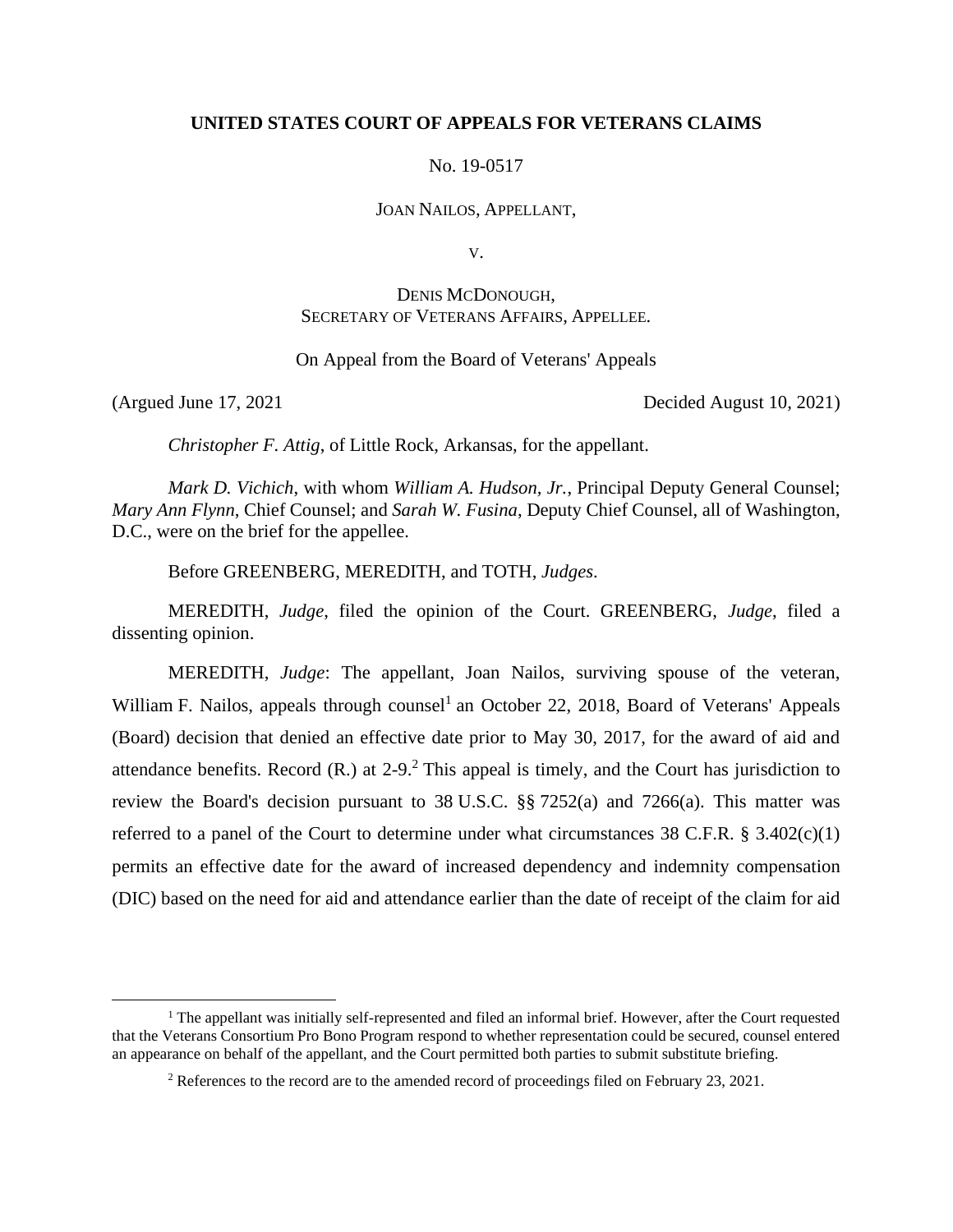and attendance benefits.<sup>3</sup> For the following reasons, the Court concludes that § 3.402 $(c)(1)$  does not permit an effective date earlier than the date of the aid and attendance claim unless DIC is in effect for a period prior to the date of the DIC claim, i.e., there is a retroactive award of DIC. The Court will thus affirm the Board's decision.

### **I. BACKGROUND**

The veteran served on active duty in the U.S. Navy from November 1940 to January 1946. *See* R. at 924. He died in May 2002; his death certificate reflects that thrombo-embolism of the pulmonary arteries was the immediate cause of death, and coronary artery disease was a significant condition contributing to death. R. at 1343. The appellant applied for DIC, death pension, and accrued benefits by a surviving spouse the following month. R. at 2377-80. After a VA regional office (RO) denied the claim, she perfected an appeal to the Board and, ultimately, the Court affirmed an April 2004 Board decision denying entitlement to DIC. R. at 1869-94, 2003-05, 2007-31, 2104-06; *see* R. at 118.

Several years later, the appellant sought to reopen her claim, asserting that radiation treatment for the veteran's service-connected disabilities had contributed to the conditions that caused his death. R. at 1735-47. VA subsequently obtained a medical opinion reflecting that the veteran's heart disease was related to that radiation treatment. *See* R. at 925-26. Based on that evidence, the RO, in March 2015, found that the veteran's cause of death was related to military service and granted DIC, effective November 2009, the date of the claim to reopen. R. at 900-03, 923-27. The appellant disagreed with the assigned effective date and perfected an appeal to the Board. R. at 888-89; *see* R. at 841-65.

In April 2017, the Board denied the appellant's request for an earlier effective date for the award of DIC. R. at 591-601. The appellant again appealed to the Court. *See* R. at 117-20. In a September 2018 decision, the Court affirmed the Board's denial of an effective date prior to November 2009, determining in part that, because the Court previously had affirmed the Board's April 2004 denial of DIC, the appellant could not challenge that decision on the basis of clear and

<sup>3</sup> Pursuant to 38 U.S.C. § 1310, when a veteran dies from a service-connected disability, the surviving spouse may qualify for DIC, which currently is paid at a standard monthly rate of \$1,357.56. *2021 VA DIC Rates for Spouses and Dependents*, U.S. DEP'T OF VETERANS AFFS., [https://www.va.gov/disability/survivor-dic-rates/#surviving](https://www.va.gov/disability/survivor-dic-rates/#surviving-spouse-rates-if-the-)[spouse-rates-if-the-](https://www.va.gov/disability/survivor-dic-rates/#surviving-spouse-rates-if-the-) (last updated Mar. 2, 2021). That DIC payment may be increased by \$336.32 per month, *id.*, if the survivor is "so . . . significantly disabled as to need or require the regular aid and attendance of another person," 38 U.S.C. § 1311(c).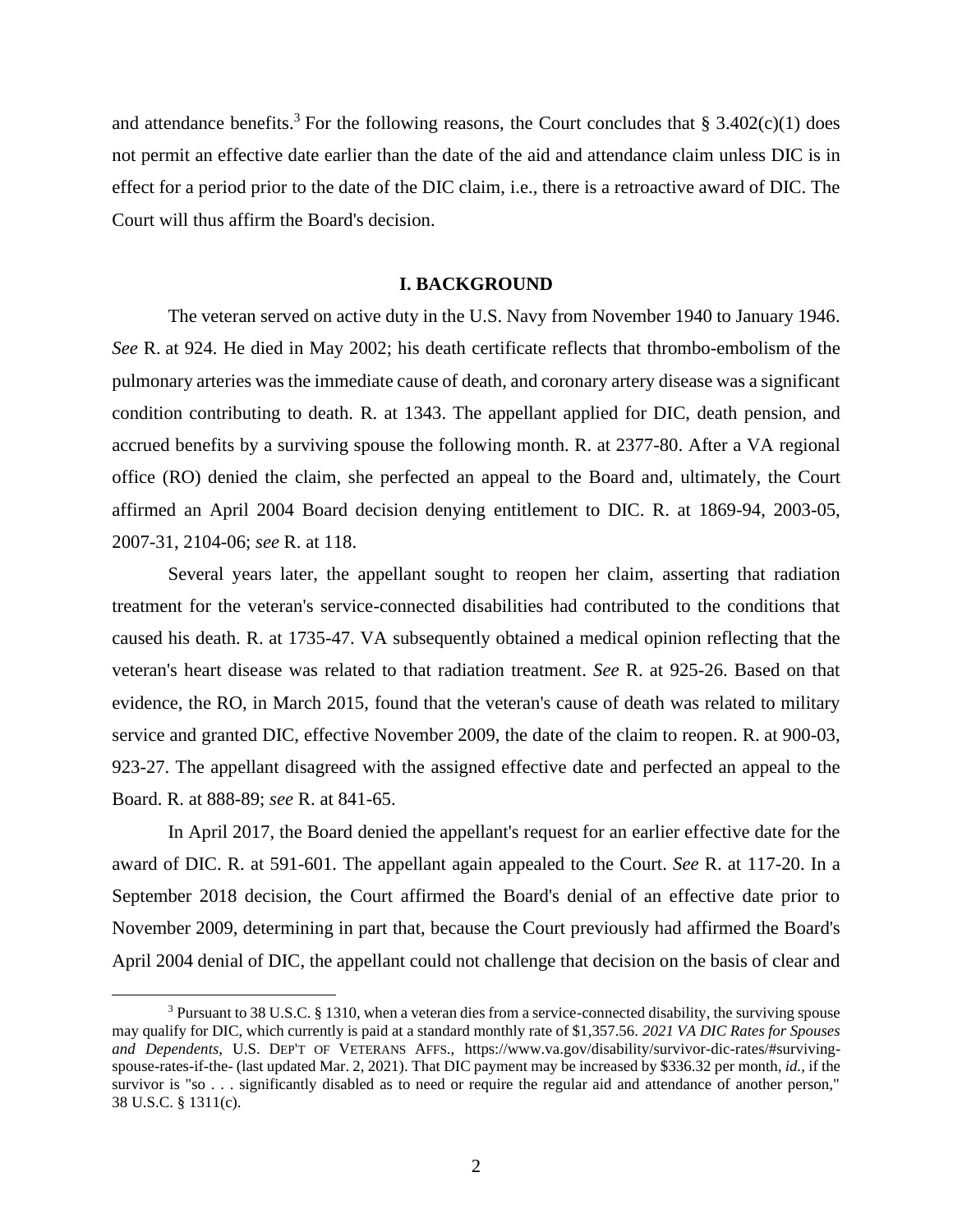unmistakable error. R. at 119. Further, the Court explained that the appellant had not "presented any argument to counter the Board's finding that '[t]here was no informal or formal claim, or written intent to file a claim for service connection for DIC dated after the April 19, 2004[,] Board denial and prior to the November 12, 2009[,] claim to reopen.'" *Id.*

In the meanwhile, in May 2017, the appellant submitted an intent to file a claim, as well as a completed aid and attendance examination report reflecting that her son helped her out of bed, cooked for her, managed her money, and assisted with her bathing, hygiene, and medication. R. at 583-84, 590. The appellant also submitted medical records revealing that she recently had been diagnosed with atypical ductal hyperplasia of the right breast. R. at 542; *see* R. at 540-49. In June 2017, the appellant's son submitted a Fiduciary Statement in Support of Appointment, together with a statement from the appellant indicating that she was appointing her son to act as her fiduciary. R. at 450-53.

A private examiner completed an aid and attendance examination in August 2017, reflecting that the appellant's son performs most of her activities of daily living. R. at 426-27. The same month, the RO granted aid and attendance benefits, effective May 30, 2017, the date the appellant submitted her intent to file a claim. R. at 423-25, 438-40. The appellant disagreed with the effective date for the award, asserting that her aid and attendance benefits should date back to June 2015, when she had an accident and became totally disabled. R. at 374-75. She attached emergency room and private medical records documenting a June 2015 work-related injury that resulted in a "[c]losed head injury without loss of consciousness." R. at 350; *see* R. at 350-73. Those records included a September 2015 private medical opinion that the appellant was "currently 100% totally disabled." R. at 355. The appellant subsequently perfected her appeal to the Board and asserted that she did not know about aid and attendance benefits prior to her May 2017 intent to file a claim. R. at 312-13; *see* R. at 314-40. She testified before the Board in April 2018 that she had been totally disabled since 2015. R. at 216; *see* R. at 210-29.

The Board issued the decision on appeal in October 2018, denying entitlement to an effective date prior to May 2017 for the award of aid and attendance benefits. R. at 2-9. Of note, the Board found that, because the appellant had been receiving DIC since 2009, "the provisions [in § 3.402(c)(1)] regarding retroactive aid and attendance based on an award of retroactive DIC are not applicable." R. at 5. This appeal followed.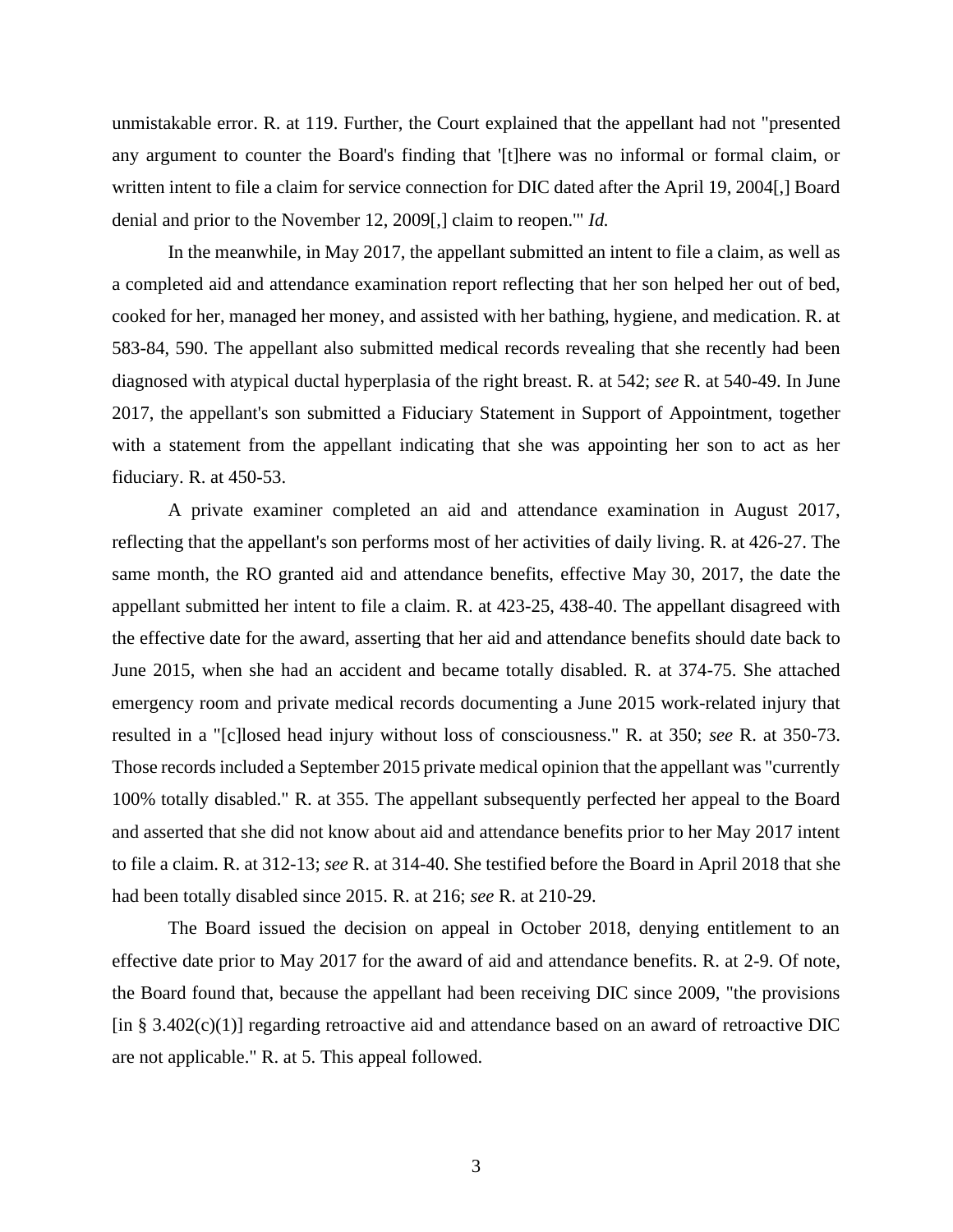## **II. ANALYSIS**

As noted above, this case turns on the proper interpretation of the regulation governing the effective date for an award of aid and attendance benefits for a surviving spouse, which provides:

Awards of pension, compensation, or [DIC] to or for a surviving spouse will be effective as follows:

. . . .

(c) Aid and attendance and housebound benefits.

(1) Date of receipt of claim or date entitlement arose[,] whichever is later. However, when an award of [DIC] or pension based on an original or reopened claim is effective for a period prior to date of receipt of the claim, any additional DIC or pension payable to the surviving spouse by reason of need for aid and attendance or housebound status shall also be awarded for any part of the award's retroactive period for which entitlement to the additional benefit is established.

38 C.F.R. § 3.402 $(c)(1)$  (2017).<sup>4</sup> There is no dispute that the first sentence of subsection  $(c)(1)$  is the general rule governing the effective date for an award of aid and attendance benefits. *See*  Appellant's Brief (Br.) at 6, 12, 16; Secretary's Br. at 8-9, 11. The key dispute is whether the exception to that general rule, created by the "[h]owever" sentence, applies here. 38 C.F.R.  $§ 3.402(c)(1).$ 

# A. The Parties' Arguments

The appellant asserts that the Court should interpret 38 C.F.R.  $\S$  3.402(c)(1) as providing an exception to the general effective date rule when a claimant seeks aid and attendance benefits after having already been awarded DIC and that, under that exception, she is entitled to a retroactive award of aid and attendance benefits prior to the date of her claim for those benefits. Appellant's Br. at 6. First, she argues that the regulation is not genuinely ambiguous. *Id.* at 8-18. She contends that, although a "misplaced modifier" exists in the exception sentence—"date of receipt of the claim"—the text surrounding it, the rule of *contra proferentem*, and the pro-veteran

<sup>4</sup> Effective February 19, 2019, Congress amended portions of section 5110 and VA amended portions of 38 C.F.R. § 3.402 to comply with the appeals processing changes mandated by the Veterans Appeals Improvement and Modernization Act of 2017, Pub. L. No. 115-55, 131 Stat. 1105 (Aug. 23, 2017). *See* Pub. L. No. 115-55, § 2(x), 131 Stat. at 1115 (providing the effective date of statutory amendments); VA Claims and Appeals Modernization, 84 Fed. Reg. 138, 170 (Jan. 18, 2019) (final rule); VA Claims and Appeals Modernization, 84 Fed. Reg. 2449, 2449 (Feb. 7, 2019) (notification of effective date for regulatory amendments). However, the regulatory changes apply only to claims in which an initial decision is issued after February 19, 2019, unless a "legacy" claimant elects to use the modernized review system. 84 Fed. Reg. at 177. There is no assertion that the new statute or rule should apply here; thus, the Court's analysis is confined to the law in effect at the time of the August 2017 decision that assigned May 30, 2017, as the effective date for the award of aid and attendance benefits.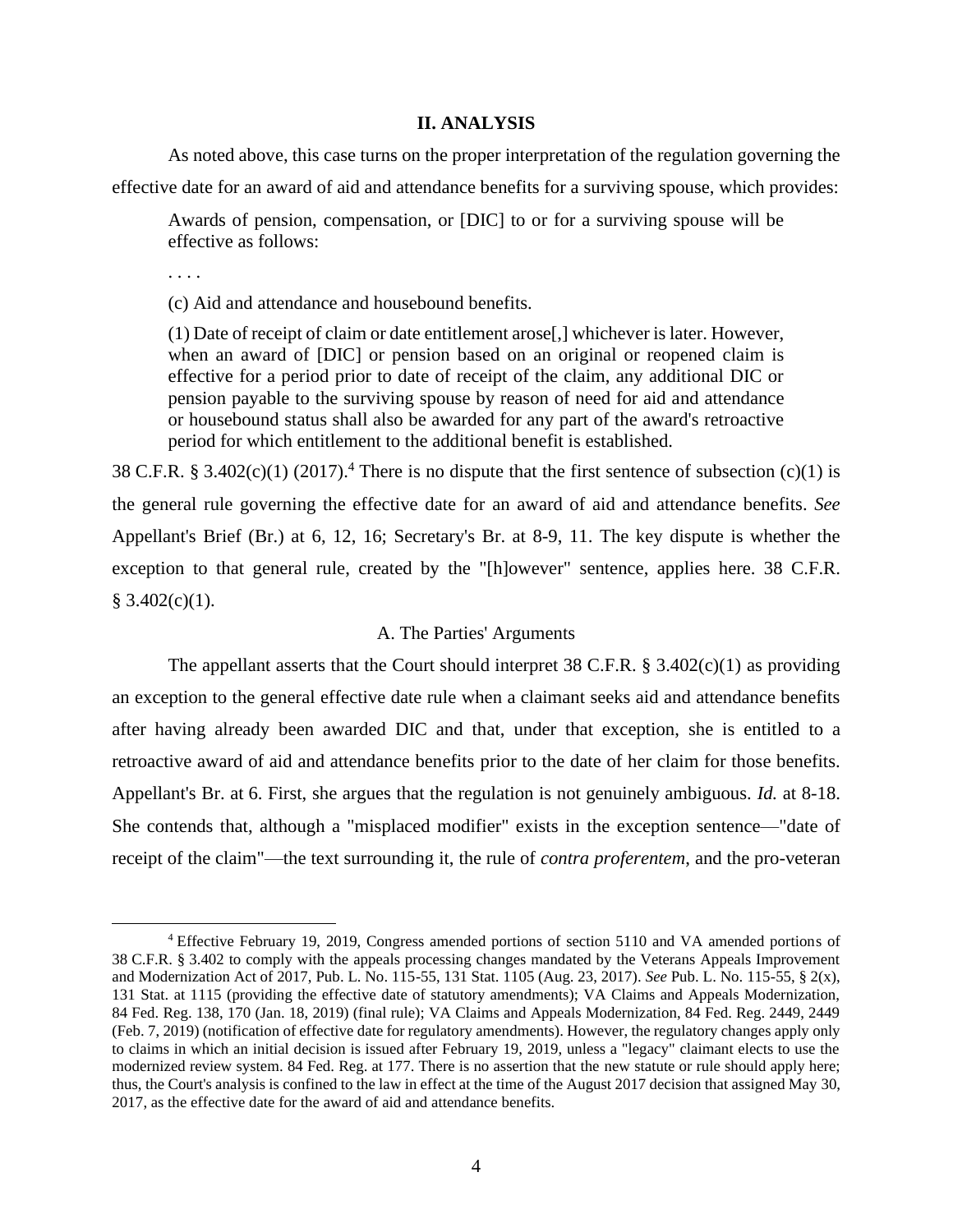canon are all tools of construction that should guide the Court's interpretation of the regulation. *Id.* at 9; *see id.* at 9-11. Using those tools, she concludes that the phrases "'[d]ate of receipt of claim'" in the general rule and "'date of receipt of the claim'" in the exception sentence both refer to a claim for aid and attendance benefits. Appellant's Br. at 12-13 (quoting 38 C.F.R. § 3.402(c)(1)); *see*  Appellant's Br. at 12-18. In other words, she reads the first portion of the "[h]owever" sentence as permitting retroactive aid and attendance benefits "when an award of [DIC] . . . based on an original or reopened claim is effective for a period prior to date of receipt of the [aid and attendance] claim." 38 C.F.R. § 3.402(c)(1) (modified to reflect the appellant's proffered interpretation); *see* Appellant's Br. at 7. If the regulation is read otherwise, she avers, it would govern an "impossible scenario" because DIC may be paid retroactively if the claim is received within 1 year of the veteran's death and a DIC claim could not be "reopened" during that 1-year period. Appellant's Br. at 14.

Next, the appellant contends that, even if the Court concludes that the regulation *is* genuinely ambiguous, deference is not owed to the Secretary's interpretation because any such interpretation is not the product of his fair and considered judgment. Appellant's Br. at 19-22 (first citing *Auer v. Robbins*, 519 U.S. 452 (1997); and then quoting *Kisor v. Wilkie*, 139 S. Ct. 2400 (2019)). Third, she avers that the Court should likewise not defer to the Agency's reading under *Skidmore v. Swift & Co.*, 323 U.S. 134 (1944), because the Secretary's interpretation lacks persuasive force. Appellant's Br. at 22-24. She compares the Secretary's lack of guidance on how the regulation here should operate to *Young v. United Parcel Service*, *Inc.*, 575 U.S. 206 (2015), a case in which the Supreme Court did not afford *Skidmore* deference. Appellant's Br. at 23-24. Finally, she contends that she was harmed by the Board's finding that the exception within the regulation did not apply because, had the Board found otherwise, she would have been entitled to aid and attendance benefits as of the date in 2015 when her need arose or, alternatively, the Board would have made factual findings as to the proper date that she could have appealed to this Court. *Id.* at 24-25 (noting that she was "still pursuing an appeal of the grant of DIC in 2017 when she claimed aid and attendance"). She asks the Court to reverse the Board decision or, alternatively, to remand for the Board to address the Court's interpretation of the regulation. *Id.* at 25-26.

The Secretary agrees with the appellant that § 3.402(c)(1) is *not* genuinely ambiguous and the plain meaning of the regulation controls. Secretary's Br. at 5-8. Specifically, the Secretary agrees that "'[d]ate of receipt of claim'" from the general rule and "'date of receipt of [the] claim'"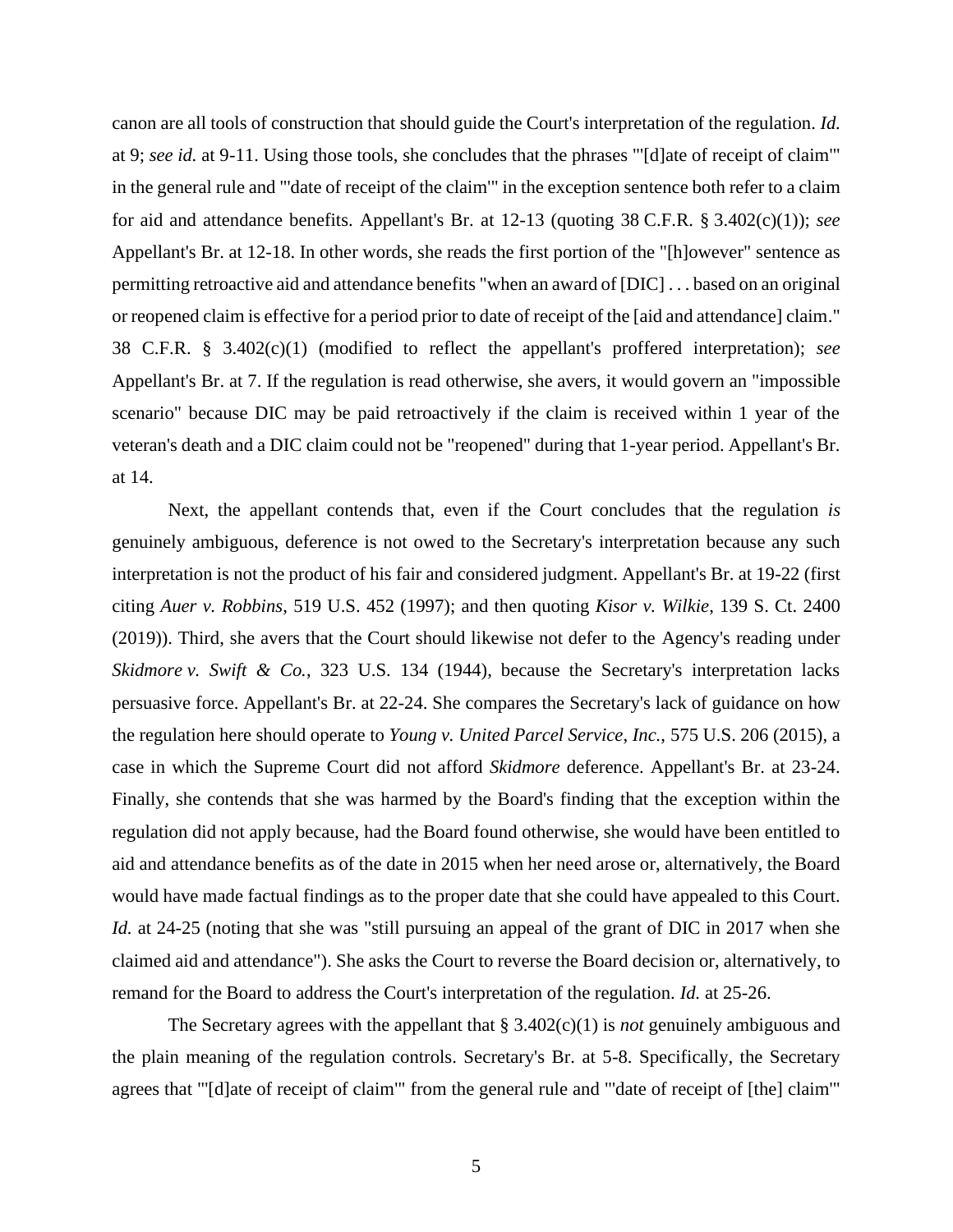from the exception sentence both refer to a claim for aid and attendance benefits. Secretary's Br. at 7-8 (quoting 38 C.F.R. § 3.402(c)(1)). However, the Secretary contends that the additional language in the exception sentence limits its scope and thus the Board's finding that the exception did *not* apply to the appellant's case was correct. Secretary's Br. at 9-23.

Specifically, the Secretary asserts that, when read as a whole, the regulation is meant "to carve out a narrow effective date exception for scenarios when aid and attendance entitlement arises during and in conjunction with the period in which a retroactive DIC award is granted." *Id.* at 9. The Secretary points to the use of "award" and "the award[]" in the exception sentence and asserts that both uses refer to an award of  $DIC<sup>5</sup>$ , and "that in order to receive an effective date of the date that entitlement to aid and attendance arises, any aid and attendance entitlement must have arisen and been awarded as part of the retroactive DIC award." *Id.* at 12. He avers that, because the appellant here had already been granted DIC, rather than having a pending claim for DIC when the issue of aid and attendance arose, the regulation does not apply. *Id.* at 13. He maintains that, if the regulation is instead read as permitting a retroactive award of aid and attendance benefits any time a claimant is in receipt of DIC before seeking aid and attendance benefits, the "vast majority" of awards would be governed by the exception, thus eviscerating the general rule. *Id*. at 14.

The Secretary also asserts that the explanation provided in 1980 when VA published the proposed regulation supports his position because VA specified that a retroactive award of aid and attendance benefits must be made "'in conjunction'" with a retroactive award of DIC, illustrating that the words "shall also" in the exception were intended to mean that the aid and attendance claim must arise in the context of a pending DIC claim. Secretary's Br. at 13-14 (quoting Veterans' Benefits; Effective Date of Awards, 45 Fed. Reg. 9297, 9297 (Feb. 12, 1980)). Otherwise, the Secretary avers that the appellant's remaining arguments are unpersuasive because it would not be impossible, as she contends, for a claim for DIC to be reopened within 1 year of a veteran's death; the appellant does not dispute that she did not file her aid and attendance claim until May 30, 2017; and the appellant cites no support for her argument that, because her appeal of the effective date for DIC was pending when she filed a claim for aid and attendance benefits, the exception applies.

<sup>&</sup>lt;sup>5</sup> Under that reading, the second part of the "[h]owever" sentence would provide that "any additional DIC . . . payable . . . by reason of need for aid and attendance . . . shall also be awarded for any part of the [DIC] award's retroactive period." 38 C.F.R. § 3.402(c)(1) (modified to reflect the Secretary's proffered interpretation).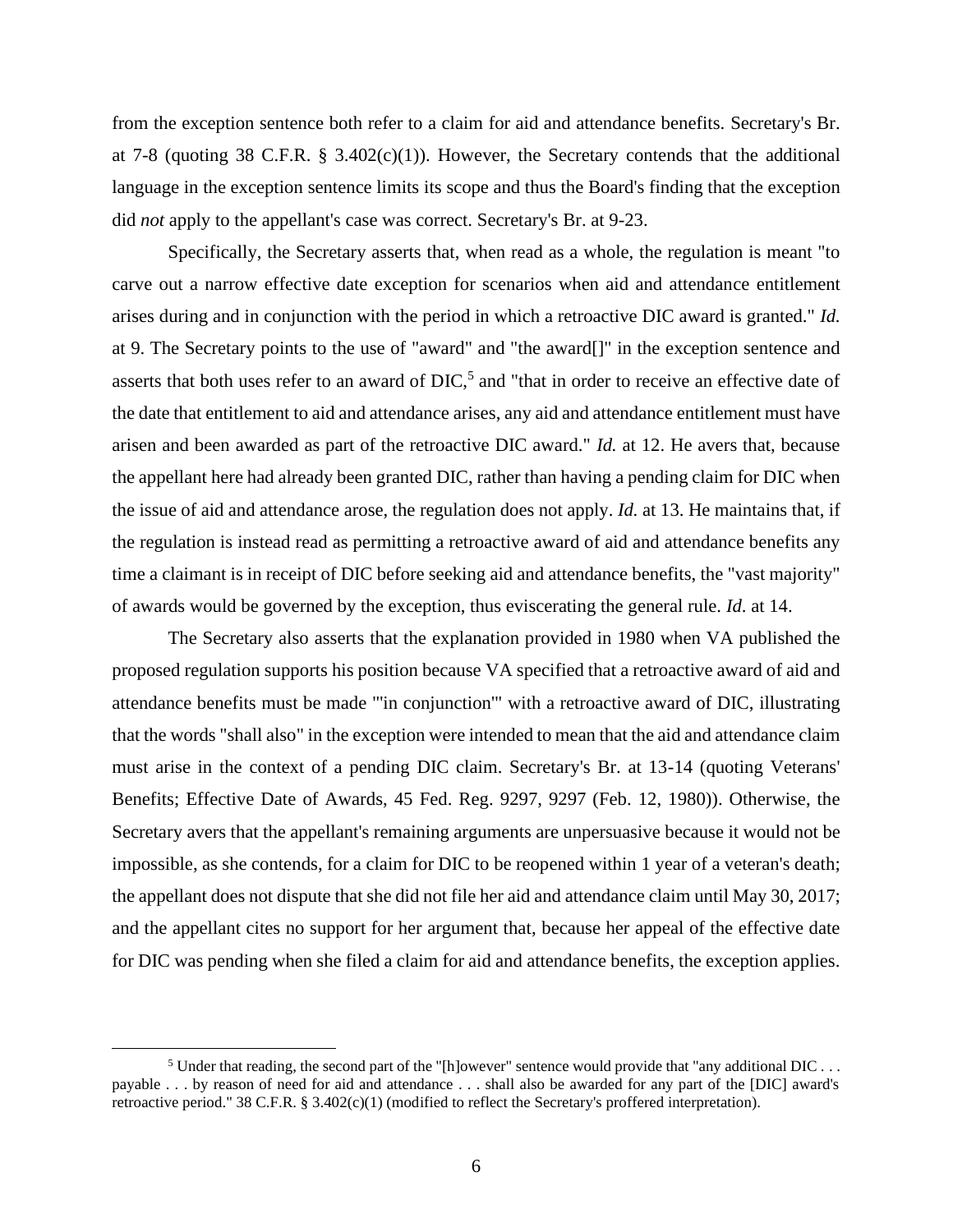Secretary's Br. at 15-17. Finally, the Secretary argues that, if the Court finds the regulation ambiguous, his reading should be afforded *Auer* or, alternatively, *Skidmore* deference. *Id.* at 18-23.

In her reply brief, the appellant disputes the Secretary's argument that "award" and "the award[]" in the exception sentence refer to DIC; rather, she asserts that "award" refers to DIC but that "the award<sup>[]"</sup> refers to aid and attendance benefits.<sup>6</sup> Reply Br. at 4-7.<sup>7</sup> The appellant further contends that the Secretary, by citing to both his general rulemaking authority, 38 U.S.C. § 501, and a specific statutory scenario, 38 U.S.C. § 5110(d), as the authorizing statutes for § 3.402(c)(1), "signaled that the regulation applied not just to the specific scenario described in the specific statute, but to other situations not addressed in other statutes." Reply Br. at 8; *see id.* at 7-10. She avers that nothing in the Secretary's proposed regulation limited the exception to the specific scenario of section 5110(d) or the example provided in the Federal Register. *Id.* at 9-10. Finally, she avers that applying the exception in her case does not "eviscerate" the general rule, the exception "merely applies," Reply Br. at 10; *see id.* at 10-11; she also reiterates her argument that the Secretary's interpretation should not be afforded deference, *id.* at 11-14.

# B. Board Decision

In the October 2018 decision on appeal, the Board first acknowledged that it had previously denied entitlement to an effective date prior to November 2009 for the award of DIC and that the Court had affirmed that decision. R. at 4. Turning to the issue of an effective date prior to May 2017 for the award of aid and attendance benefits, the Board acknowledged the appellant's contention that she was entitled to a June 2015 effective date based on when she was injured and became disabled. *Id.* After explaining the rules governing the effective date for an award of aid and attendance benefits, the Board concluded that the exception found in  $\S 3.402(c)(1)$  was inapplicable. R. at 5. The Board explained that "the [a]ppellant has been receiving DIC since November 2009; therefore, the provisions regarding retroactive aid and attendance based on an award of retroactive DIC are not applicable." *Id.* Applying the general effective date rule, the Board found that the appellant had filed an intent to file a claim on May 30, 2017, and that "[t]he

 $6$  Under that reading, "any additional DIC . . . payable . . . by reason of need for aid and attendance . . . shall also be awarded for any part of the [aid and attendance] award's retroactive period." 38 C.F.R. § 3.402(c)(1) (modified to reflect the appellant's proffered interpretation).

<sup>&</sup>lt;sup>7</sup> The Court notes that the appellant's counsel clarified at oral argument that "the award[]" in § 3.402(c)(1) may also refer to the award of *DIC* for a retroactive period. Oral Argument (OA) at 25:00-25:56, http://www.uscourts.cavc.gov/oral\_arguments\_audio.php. The appellant's counsel asserted that "the result will still be the same." *Id*. at 25:16-25:42.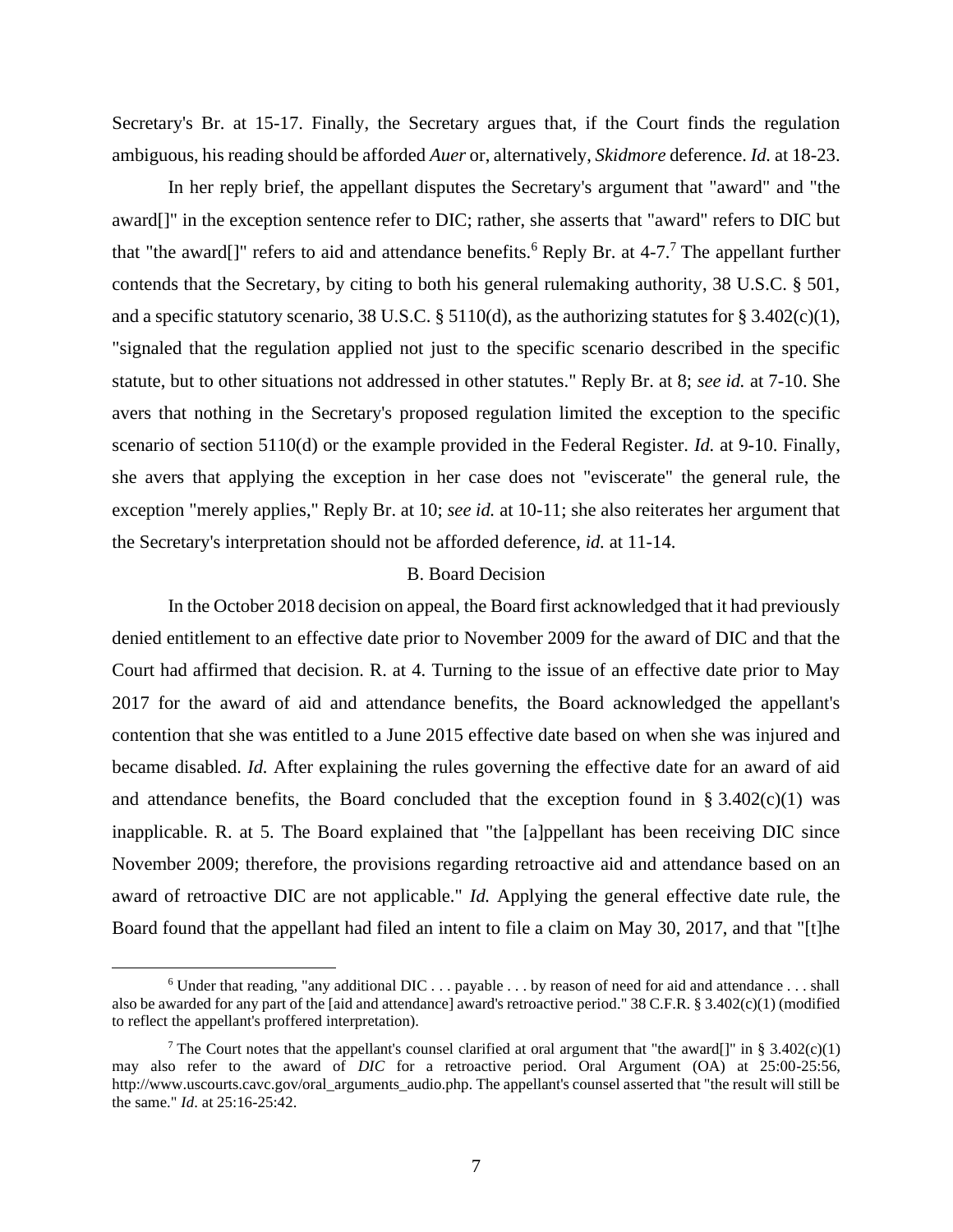record does not contain any communication from the [a]ppellant that may be reasonably construed as a formal claim or an intent to file a claim for regular aid and attendance received by VA prior to this date." R. at 6. The Board then determined that, "[e]ven assuming she met the criteria for regular aid and attendance as early as June 2015, she did not submit a claim for benefits with VA at that time, and the date the claim was received by VA is the later of the two dates." R. at 7. Accordingly, the Board concluded that there was "no basis for awarding an earlier effective date." *Id.*

## C. Regulatory Interpretation

This case presents a question of regulatory interpretation, which is a legal question that the Court reviews de novo. *See Lane v. Principi*, 339 F.3d 1331, 1339 (Fed. Cir. 2003); *Moody v. Wilkie*, 30 Vet.App. 329, 336 (2018) (per curiam). "Regulatory interpretation begins with the language of the regulation, the plain meaning of which is derived from its text and structure." *Petitti v. McDonald*, 27 Vet.App. 415, 422 (2015). "[I]f the meaning of the regulation is clear from its language, then that is 'the end of the matter.'" *Tropf v. Nicholson*, 20 Vet.App. 317, 320 (2006) (quoting *Brown v. Gardner*, [513 U.S. 115, 120 \(1994\)\)](https://1.next.westlaw.com/Link/Document/FullText?findType=Y&serNum=1994243325&pubNum=708&originatingDoc=Ib30adf34338611dbbffafa490ee528f6&refType=RP&originationContext=document&transitionType=DocumentItem&contextData=(sc.DocLink)); *see Kisor*, 139 S. Ct. at 2415 (instructing that deference is inappropriate when uncertainty does not exist; "[t]he regulation then just means what it means—and the court must give it effect"); *see also [Otero-Castro](https://1.next.westlaw.com/Link/Document/FullText?findType=Y&serNum=2002635250&pubNum=0000463&originatingDoc=I4c7fb3f21f9211e2b343c837631e1747&refType=RP&fi=co_pp_sp_463_380&originationContext=document&transitionType=DocumentItem&contextData=(sc.Keycite)#co_pp_sp_463_380) v. Principi*, 16 Vet.App. [375, 380](https://1.next.westlaw.com/Link/Document/FullText?findType=Y&serNum=2002635250&pubNum=0000463&originatingDoc=I4c7fb3f21f9211e2b343c837631e1747&refType=RP&fi=co_pp_sp_463_380&originationContext=document&transitionType=DocumentItem&contextData=(sc.Keycite)#co_pp_sp_463_380) (2002) ("The basic principles that apply to construing statutes apply equally to construing regulations."). If it is not clear, "the Court may look to other sources, including the history and purpose of the regulation." *Bailey v. Wilkie*, 33 Vet.App. 188, 194 (2021); *see Kisor*, 139 S. Ct. at 2415 (explaining that to exhaust the traditional tools of regulatory construction, "a court must 'carefully consider[]' the text, structure, history, and purpose of a regulation" (quoting *Chevron U.S.A. Inc. v. Nat. Res. Def. Council, Inc.*, 467 U.S. 837, 843 n.9 (1984))). "[D]eference [to the Agency] can arise only if a regulation is genuinely ambiguous[,] . . . after a court has resorted to all the standard tools of interpretation." *Kisor*, 139 S. Ct. at 2414.

## *1. Text and Structure of the Regulation*

Following that legal framework, the Court turns first to the text of  $\S 3.402(c)(1)$ , which is repeated here for purposes of clarity:

Date of receipt of claim or date entitlement arose<sup>[1]</sup>, whichever is later. However, when an award of [DIC] or pension based on an original or reopened claim is effective for a period prior to date of receipt of the claim, any additional DIC or pension payable to the surviving spouse by reason of need for aid and attendance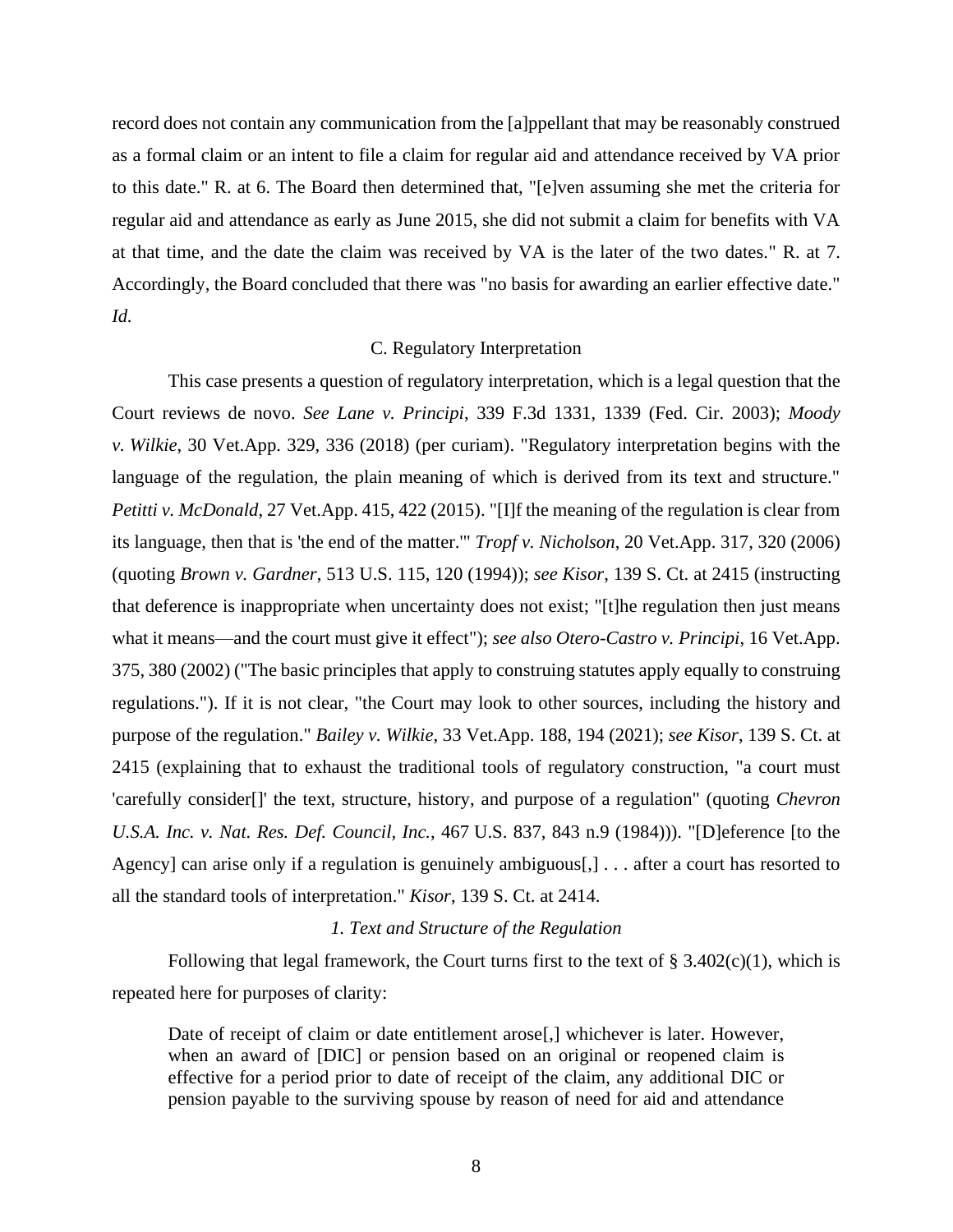or housebound status shall also be awarded for any part of the award's retroactive period for which entitlement to the additional benefit is established.

38 C.F.R.  $\S 3.402(c)(1)$ . As noted above, there is no dispute that the first sentence sets forth the general rule that, when VA awards to a surviving spouse benefits based on the need for aid and attendance, the effective date will be the date the need arose or the date of the claim seeking those benefits, whichever is later. The regulatory question before the Court is whether the exception created by the second sentence allows for benefits to be paid for periods prior to the date of the aid and attendance claim where, as here, the appellant was already in receipt of DIC when she sought aid and attendance benefits. *See* R. at 5.

The first portion of the "[h]owever" sentence—"when an award of [DIC] . . . based on an original or reopened claim is effective for a period prior to date of receipt of the claim"—sets forth the circumstances under which the exception is triggered, while the second portion of the sentence explains the scope of the exception—"any additional DIC . . . payable . . . by reason of need for aid and attendance . . . shall also be awarded for any part of the award's retroactive period for which entitlement to the additional benefit is established." 38 C.F.R. § 3.402(c)(1). Starting with the triggering event, the regulation refers to a "claim" and then to "the claim." *Id.* The first use explains what led to an award of DIC—"*an* original or reopened *claim*"—and thus is a reference to the *DIC* claim. *Id.* (emphasis added). When "*the* claim" then appears 11 words later, it reasonably is understood as referring to the "claim" that was just mentioned—the DIC claim. *Id.* (emphasis added); *see Nielsen v. Preap*, 139 S. Ct. 954, 965 (2019).

This is particularly so, given that the intervening words continue to discuss only the DIC award. 38 C.F.R. § 3.402(c)(1) ("when an award of [DIC]  $\ldots$  is effective for a period prior to . . ."); *see Jarecki v. G. D. Searle & Co.*, 367 U.S. 303, 307 (1961) ("[A] word is known by the company it keeps . . . ."). Additionally, inclusion before the second "claim" of a definite article the—rather than an indefinite article, such as "a" or "an," indicates that the "'following noun . . . is definite or has been previously specified by context.'" *Preap*, 139 S. Ct. at 965 (quoting MERRIAM-WEBSTER'S COLLEGIATE DICTIONARY 1294); *see id.* ("[T]he 'rules of grammar govern' statutory interpretation 'unless they contradict legislative intent or purpose.'" (quoting A. SCALIA & B. GARNER, READING LAW: THE INTERPRETATION OF LEGAL TEXTS 140 (2012))); THE CHICAGO MANUAL OF STYLE  $\P$  5.71 (17<sup>th</sup> ed. 2017) ("A definite article points to a definite object that . . . is so well understood that it does not need description."). Because the words between "claim" and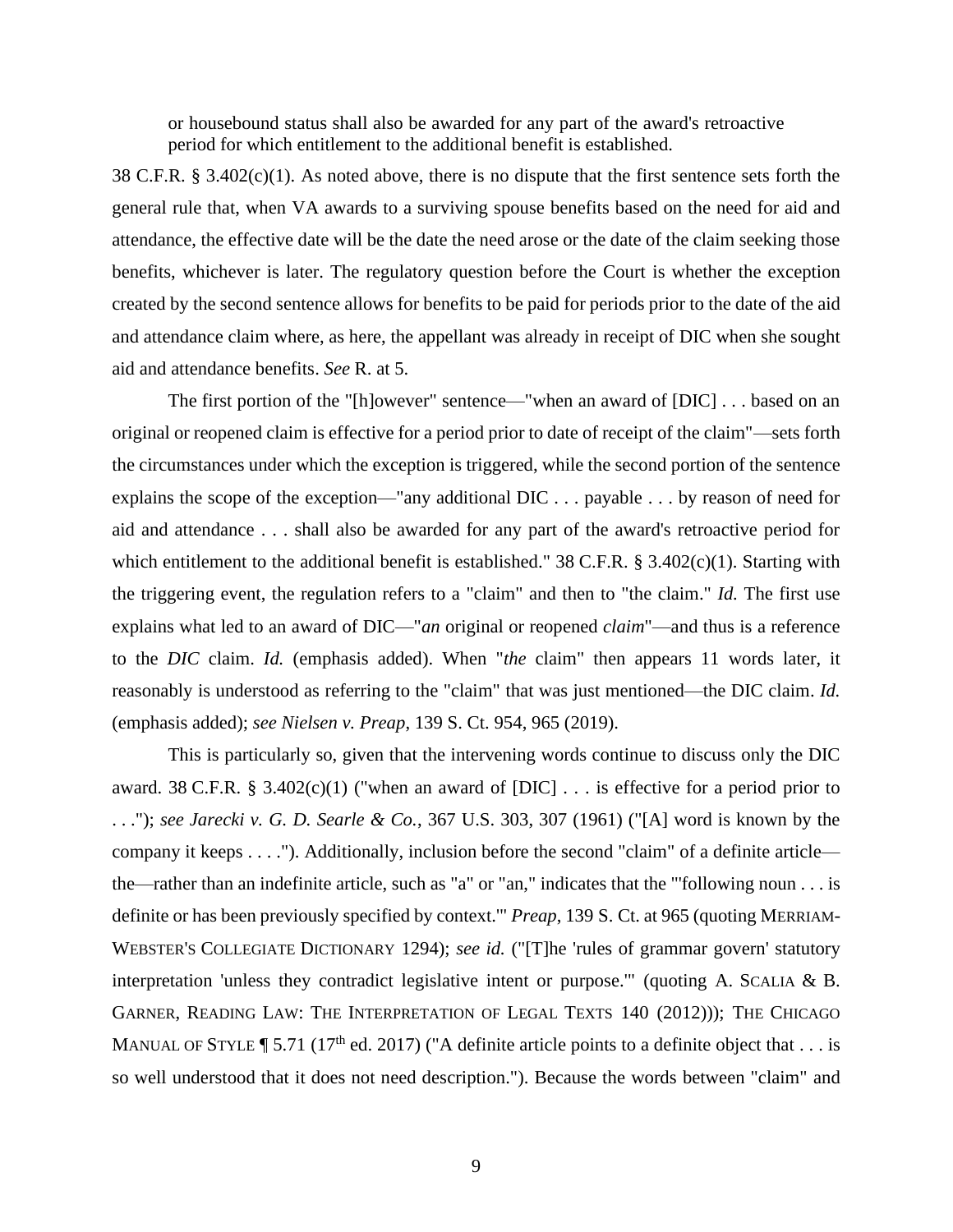"the claim" do not introduce another object to which "the claim" could refer, the straightforward reading is that it references the previously specified *DIC* claim. *See Preap*, 139 S. Ct. at 965.

Although the appellant instead looks to the phrase "[d]ate of receipt of claim" in the general rule to conclude that "the claim" in the exception refers to a claim *for aid and attendance*, *see* Appellant's Br. at 12-18;<sup>8</sup> see also Secretary's Br. at 7 (agreeing with the appellant's analysis as to the date of claim), because "the claim" appears later in the same clause of the same sentence that discusses a DIC claim, it should be read as referring back to that more immediate use of claim, rather than a farther removed use in a different sentence.<sup>9</sup> *Gardner*, 513 U.S. at 118 (noting that the "presumption that a given term is used to mean the same thing throughout a statute . . . [is] at its most vigorous when a term is repeated within a given sentence" (citation omitted)). With this understanding, the exception may apply "when an award of [DIC] . . . is effective for a period prior to date of receipt of the [DIC] claim," 38 C.F.R.  $\S$  3.402(c)(1)—in other words, if there is a retroactive award of DIC.<sup>10</sup>

The Court's reading is further buttressed by language in the second portion of the sentence. There, the regulation explains that, once the exception is triggered, aid and attendance "shall also be awarded for any part of *the award's* retroactive period for which entitlement to the additional benefit is established." <sup>11</sup> *Id.* (emphasis added). In discerning whether "award's" is referring to DIC

<sup>10</sup> As discussed below, the regulation defines the period prior to date of receipt of the DIC claim for which DIC is paid as the "retroactive period." 38 C.F.R. § 3.402(c)(1).

<sup>&</sup>lt;sup>8</sup> The appellant's assertion in part relies on the incorrect notion that the phrases "[d]ate of receipt of claim" and "date of receipt of *the* claim," 38 C.F.R. § 3.402(c)(1) (emphasis added), are "identical . . . , both omitting the definite article 'the.'" Appellant's Br. at 13. Although the appellant also contends that "date of receipt of the claim" is a "misplaced modifier," she offers no explanation for why that characterization is appropriate or why words in a *previous* sentence would serve as the "nearest reasonable referent." Appellant's Br. at 13; *see* THE CHICAGO MANUAL OF STYLE ¶ 5.115.

<sup>9</sup> As noted above, the appellant further contends that, if "date of receipt of the claim" refers to DIC in the exception sentence, it would create an "impossible scenario" because DIC may be paid retroactively if the claim is received within 1 year of the veteran's death and a DIC claim could not be "reopened" during that 1-year period. Appellant's Br. at 14. However, the appellant does not address whether a reopened DIC claim could result in a retroactive award under other statutory or regulatory provisions or whether a reopened *pension* claim could lead to a retroactive award. *See, e.g*., 38 U.S.C. § 5110(g), (i), (k), (*l*) (2017); 38 C.F.R. § 3.400(g), (v) (2017). The Court will not further address this argument. *See Coker v. Nicholson*, 19 Vet.App. 439, 442 (2006) (per curiam) ("The Court requires that an appellant plead with some particularity the allegation of error so that the Court is able to review and assess the validity of the appellant's arguments."), *vacated on other grounds sub nom. Coker v. Peake*, 310 F. App'x 371 (Fed. Cir. 2008) (per curiam order); *see also Locklear v. Nicholson*, 20 Vet.App. 410, 416 (2006).

 $11$  As outlined above, the appellant initially maintained that this portion of the regulation provides that "any additional DIC . . . payable . . . by reason of need for aid and attendance . . . shall also be awarded for any part of the [aid and attendance] award's retroactive period," 38 C.F.R. § 3.402(c)(1) (modified to reflect the appellant's proffered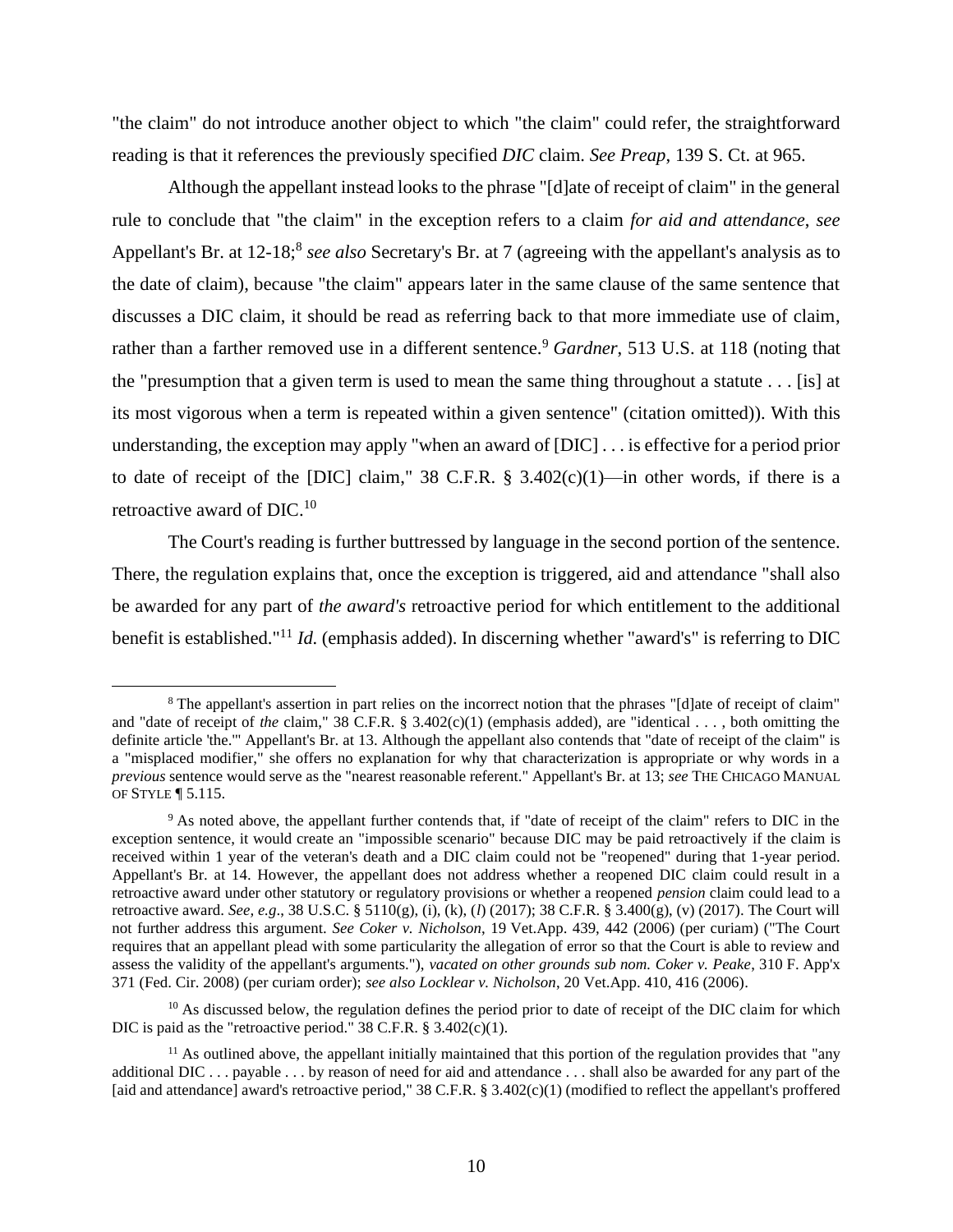or aid and attendance, it is noteworthy that the first mention of an award in § 3.402(c)(1) is explicitly to DIC. *Id.* ("an award of [DIC] . . . based on an original or reopened claim"). The later use of "*the* award[]" thus should be read as referring back to the only award previously mentioned.<sup>12</sup> *Id.* (emphasis added); *see Preap*, 139 S. Ct. at 965. Further, the regulation specifies that additional benefits based on the need for aid and attendance "shall *also* be awarded for *any part* of the award's retroactive period." 38 C.F.R. § 3.402(c)(1) (emphasis added). By including the word "also" before awarded, the regulation signifies that more than one type of benefit is being discussed in that portion of the sentence. *See* WEBSTER'S NEW INTERNATIONAL DICTIONARY 76 (2d ed. 1948) [hereinafter WEBSTER'S] (defining "also" as "[i]n addition"); *see also [Nielson v.](https://1.next.westlaw.com/Link/Document/FullText?findType=Y&serNum=2018870484&pubNum=0000463&originatingDoc=I59a4c040e81711e6b79af578703ae98c&refType=RP&fi=co_pp_sp_463_59&originationContext=document&transitionType=DocumentItem&contextData=(sc.Search)#co_pp_sp_463_59)  Shinseki*, 23 [Vet.App. 56, 59 \(2009\)](https://1.next.westlaw.com/Link/Document/FullText?findType=Y&serNum=2018870484&pubNum=0000463&originatingDoc=I59a4c040e81711e6b79af578703ae98c&refType=RP&fi=co_pp_sp_463_59&originationContext=document&transitionType=DocumentItem&contextData=(sc.Search)#co_pp_sp_463_59) ("The plain meaning of a term 'begins with its ordinary, contemporary, common meaning,'" and "[i]t is commonplace to consult dictionaries to ascertain a term's ordinary meaning." (citations omitted)), *aff'd*, 607 F.3d 802 (Fed. Cir. 2010). Indeed, it would be redundant for the regulation to direct that aid and attendance benefits be awarded in addition to aid and attendance benefits. <sup>13</sup> *See G. D. Searle & Co*., 367 U.S. at 307-08 (refusing to "adopt a strained reading which renders one part [of the statute] a mere redundancy").

Similarly, the reference to "any part" of the retroactive period suggests that aid and attendance benefits could be awarded for *less than* the full retroactive period. *See* WEBSTER'S at 1781 (defining "part" as "[o]ne of the portions, equal or unequal, into which anything is divided, or regarded as divided; something less than a whole"). It would be nonsensical to read that language as explaining that aid and attendance benefits could be awarded for less than the entire period for which aid and attendance benefits have been awarded. Rather, the natural reading of

interpretation); the Secretary understands it to mean that "any additional DIC . . . payable . . . by reason of need for aid and attendance . . . shall also be awarded for any part of the [DIC] award's retroactive period," 38 C.F.R. § 3.402(c)(1) (modified to reflect the Secretary's proffered interpretation).

 $12$  Although the word "awarded" also appears in the regulation, it is used as a verb to describe what action must be taken *if* the regulatory exception applies and thus refers to payment of aid and attendance benefits. *See*  38 C.F.R. § 3.402(c)(1) ("aid and attendance . . . shall also be *awarded* for any part of the award's retroactive period" (emphasis added)). That future action could not also be "the award[]" that has already taken place. *Id.* Additionally, because VA in the same portion of that sentence used the phrases "additional DIC" and "additional benefit" to describe aid and attendance benefits, it is reasonable to conclude that VA would have similarly used "additional benefits' retroactive period" if that was the intent.

<sup>&</sup>lt;sup>13</sup> Specifically, under the appellant's reading, "any additional DIC . . . payable . . . by reason of need for aid and attendance . . . shall also be awarded for any part of the [aid and attendance] award's retroactive period." 38 C.F.R. § 3.402(c)(1) (modified to reflect the appellant's proffered interpretation).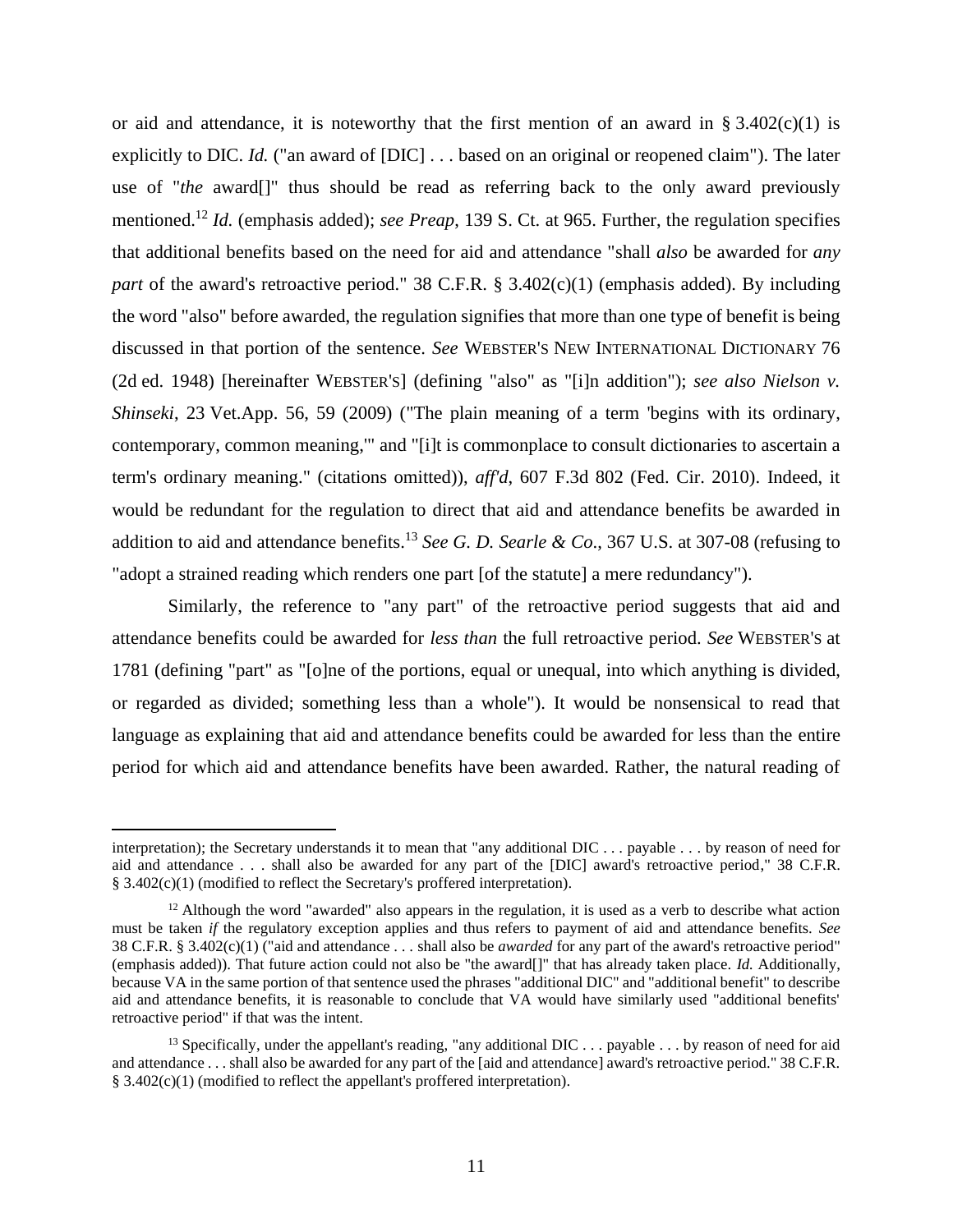that phrase is that additional monthly benefits based on the need for aid and attendance may be paid for some or all of the period for which *DIC* is paid retroactively. *See Gardner*, 513 U.S. at 119 (relying on the "natural read[ing]" of the statute in question). Accordingly, the portion of the sentence laying out the scope of the exception is also dependent upon there first being a retroactive DIC award.<sup>14</sup>

Putting all this together, the meaning of the regulation is clear from its text and structure: "[W]hen an award of [DIC] . . . based on an original or reopened claim is effective for a period prior to date of receipt of the [DIC] claim, any additional DIC . . . payable to the surviving spouse by reason of need for aid and attendance . . . shall also be awarded for any part of the [DIC] award's retroactive period for which entitlement to the additional benefit is established." That means, if DIC has not been awarded for a period prior to the date of the DIC claim—and there is thus no retroactive period—the exception in (c)(1) simply does not apply.

## *2. History and Purpose*

Recognizing that the parties have each offered an interpretation of  $\S 3.402(c)(1)$  that differs from the meaning the Court finds evident from the text itself, the Court will proceed to examine whether the history and purpose of the regulation confirm our reading. Although the appellant at oral argument asked the Court to look only to the words of the regulation to answer the legal question before us, OA at 22:37-24:00, "the Court may look to other sources" to discern the meaning of a regulation. *Bailey*, 33 Vet.App. at 194 (citing *Kisor*, 139 S. Ct. at 2415). In that regard, when VA proposed to adopt this regulation in 1980, it included the following in the Federal Register:

[VA] proposes to amend its regulations governing the effective date of an award of additional compensation, [DIC], or pension by reason of the need for aid and attendance . . . . The need for this action was brought to our attention by several of our field stations who pointed out that the regulations did not provide specific rules for the effective dates of these benefits. . . .

. . . .

Claims for . . . pension, compensation or DIC . . . may be effective for periods prior to the date the claim is filed with [VA]. (See, for example,  $\S 3.400(b)(1)$  and (c)(2).) However, the regulations governing the effective dates of additional pension,

<sup>&</sup>lt;sup>14</sup> In light of this conclusion, even if the parties are correct that "the claim" in the first portion of the exception sentence refers to the aid and attendance claim, there is still no basis for finding that aid and attendance could be paid prior to the date of the aid and attendance claim in the absence of a retroactive DIC award.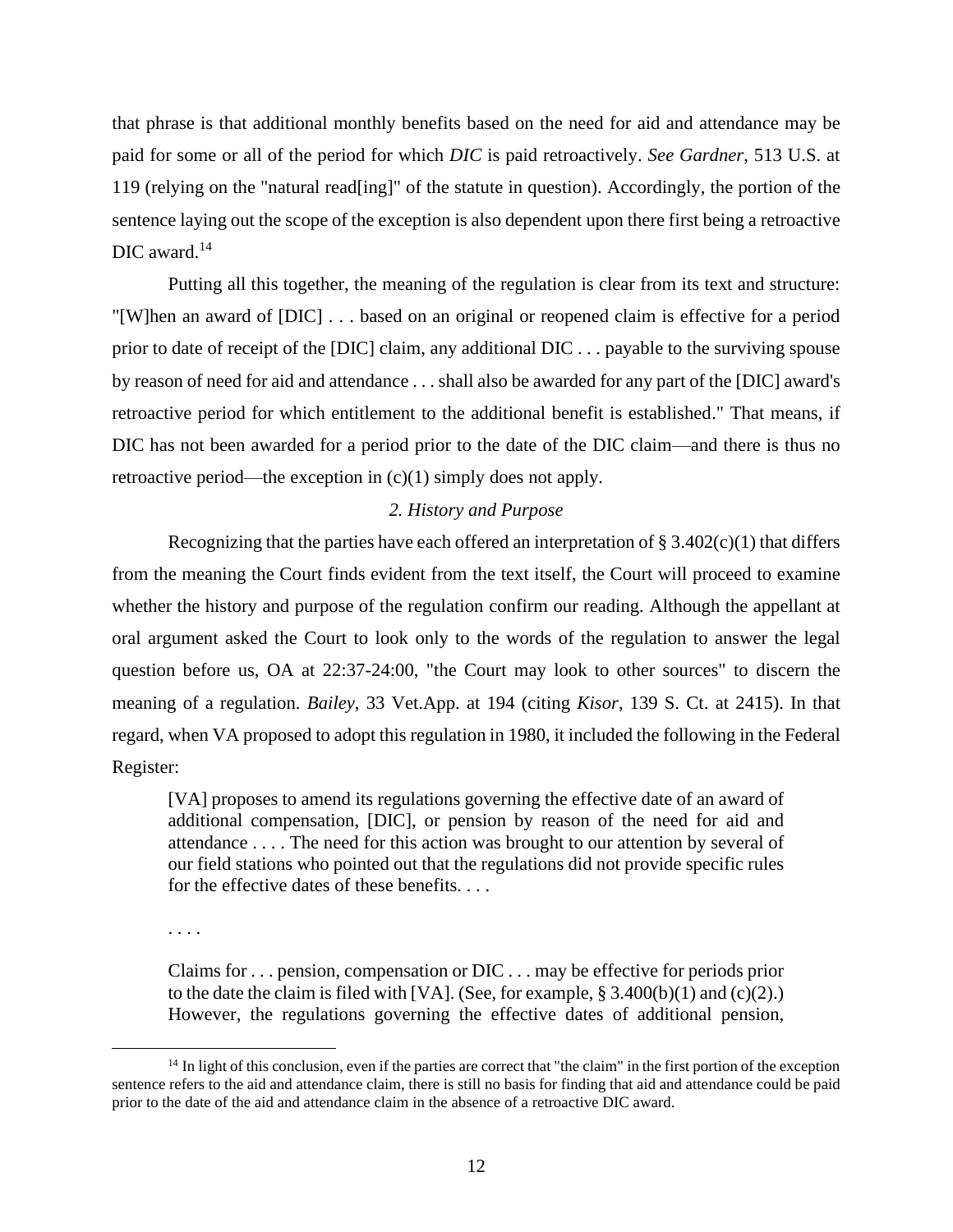compensation or DIC by reason of need for aid and attendance . . . do not make clear that these benefits may also be awarded retroactively. . . .

Consequently, we are proposing to amend  $\S$ § 3.401(a), 3.402(c) and 3.404 to specifically provide that . . . the aid and attendance . . . benefit may also be awarded retroactively in conjunction with a retroactive award of pension, compensation or DIC. The following example illustrates the application of the proposed amendments.

A veteran files for pension on October 15, 1979. The evidence of record establishes the veteran's entitlement retroactive to March 15, 1979, the date the veteran became permanently and totally disabled.  $(38 \text{ C}[\text{I}]\text{F}[\text{I}]\text{R}[\text{I} \text{S}]$  3.400(b)(1)). The medical evidence also establishes that the veteran is in need of aid and attendance from March 15, 1979. This proposed amendment would clarify that the veteran is entitled to be paid at the aid and attendance rate from March 15, 1979. The current regulation can be interpreted to require payment to the veteran at the basic pension rate from March 15, 1979[,] to the date the claim was filed[,] October 15, 1979, and at the aid and attendance rate from October 15, 1979.

45 Fed. Reg. at 9297. As authority for this regulatory change, VA cited to 38 U.S.C. §§ 210(c) and 3010(d) (now sections 501 and 5110(d), respectively). 45 Fed. Reg. at 9297-98. At that time, section 210(c) authorized VA to "make all rules and regulations which are necessary or appropriate to carry out the law administered by [VA]." 38 U.S.C. § 210(c) (1976). Section 3010 set forth the general rule that an effective date would not be earlier than the date of the claim, as well as a number of exceptions to that rule. The exception specifically cited by VA provided that "[t]he effective date of an award of . . . [DIC] . . . where application is received within one year from the date of death, shall be the first day of the month in which the death occurred." 38 U.S.C. § 3010(d) (1976).

In several ways, this sheds light on whether the words in the regulation require a retroactive award of DIC in order for the exception in §  $3.402(c)(1)$  to apply. Because VA cited to both its general authority to prescribe regulations and a DIC effective date provision that did *not* discuss aid and attendance benefits, that suggests VA was prescribing for aid and attendance benefits an effective date provision comparable to what was in effect for DIC. Although the appellant contends that these statutory citations signal that the Secretary meant for the regulation to apply in "other situations not addressed in other statutes," Reply Br. at 8, the explanation provided by VA does not support such a reading. Indeed, VA noted that claims for *DIC* "may be effective for periods prior to the date the claim is filed" and compared that to "the regulations governing the effective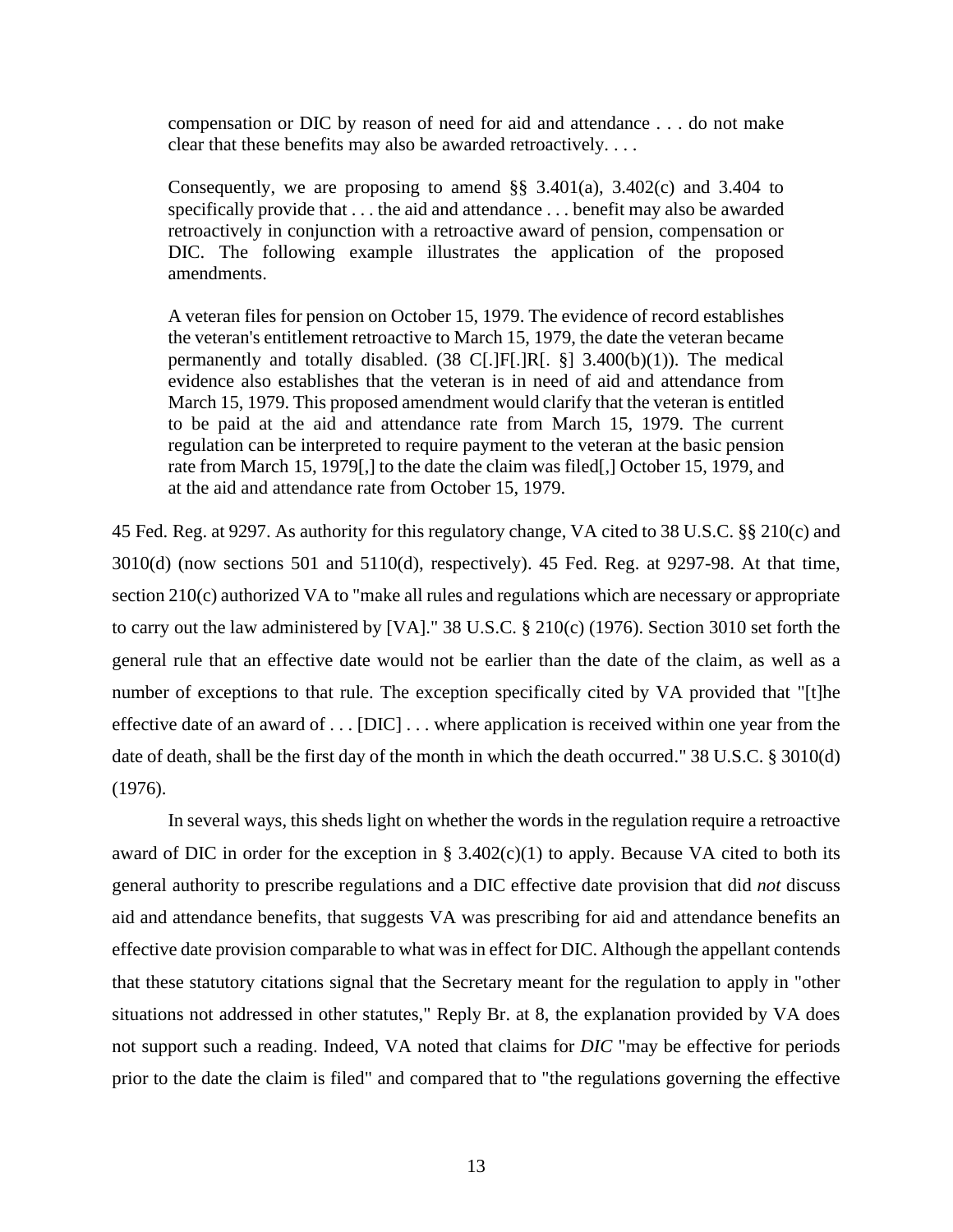dates of . . . aid and attendance [which] do not make clear that these benefits may also be awarded retroactively." 45 Fed. Reg. at 9297. VA then explained that, under the proposed regulation, aid and attendance benefits "may *also* be awarded retroactively in conjunction with a retroactive award of . . . DIC." *Id.* (emphasis added). All of this suggests that VA's purpose was to permit a retroactive award of DIC to be paid at the higher aid and attendance rate and thus bolsters our conclusion that (c)(1) applies only when DIC has been awarded retroactively.

Also of note, the appellant at oral argument did not dispute that, under her reading of § 3.402(c)(1), as long as DIC had already been awarded before a claimant seeks aid and attendance benefits, there would be no limit on the period of years prior to filing the aid and attendance claim for which VA would pay retroactive aid and attendance. OA at 25:55-27:30. Yet, VA in proposing  $(c)(1)$  cited to 38 C.F.R. §§ 3.400(b)(1) and (c)(2) as examples of provisions that allowed DIC and other benefits to be paid for periods prior to the date the claim is filed. Those provisions both permitted a retroactive award for no more than 1 year prior to the date of the claim. Similarly, the effective date exceptions contained in section 3010, including subsection 3010(d), capped at 1 year the period for which benefits could be paid prior to the date of the claim. *See* 38 U.S.C. § 3010(b)(1), (c), (d), (g) (1976). References to those 1-year retroactive periods, coupled with VA's purpose of mirroring for aid and attendance benefits what was already in effect for DIC, supports the conclusion that § 3.402(c)(1) did not create an indeterminate retroactive period for aid and attendance benefits.<sup>15</sup> Rather, § 3.402(c)(1) allows aid and attendance to be paid during the 1-year retroactive DIC period, and the appellant's reading to the contrary does not accord with the plain text, history, or purpose of that provision.

# *3. Meaning of § 3.402(c)(1)*

In light of the above discussion, the Court holds that the text, structure, history, and purpose of § 3.402(c)(1) make clear that the exception outlined in the "[h]owever" sentence does not apply unless the claimant has received DIC for a period prior to the date of the DIC claim, i.e., a retroactive award of DIC. Indeed, both the event triggering consideration of the exception—an award of DIC prior to the date of the DIC claim—and the manner in which the exception is implemented—increasing a retroactive DIC award to include aid and attendance benefits—are

<sup>&</sup>lt;sup>15</sup> Further, reading this provision as allowing an award for more than 1 year prior to the date of the aid and attendance claim would be inconsistent with the overall structure of VA's general effective date scheme. *See* 38 C.F.R. §§ 3.400-3.405 (2021).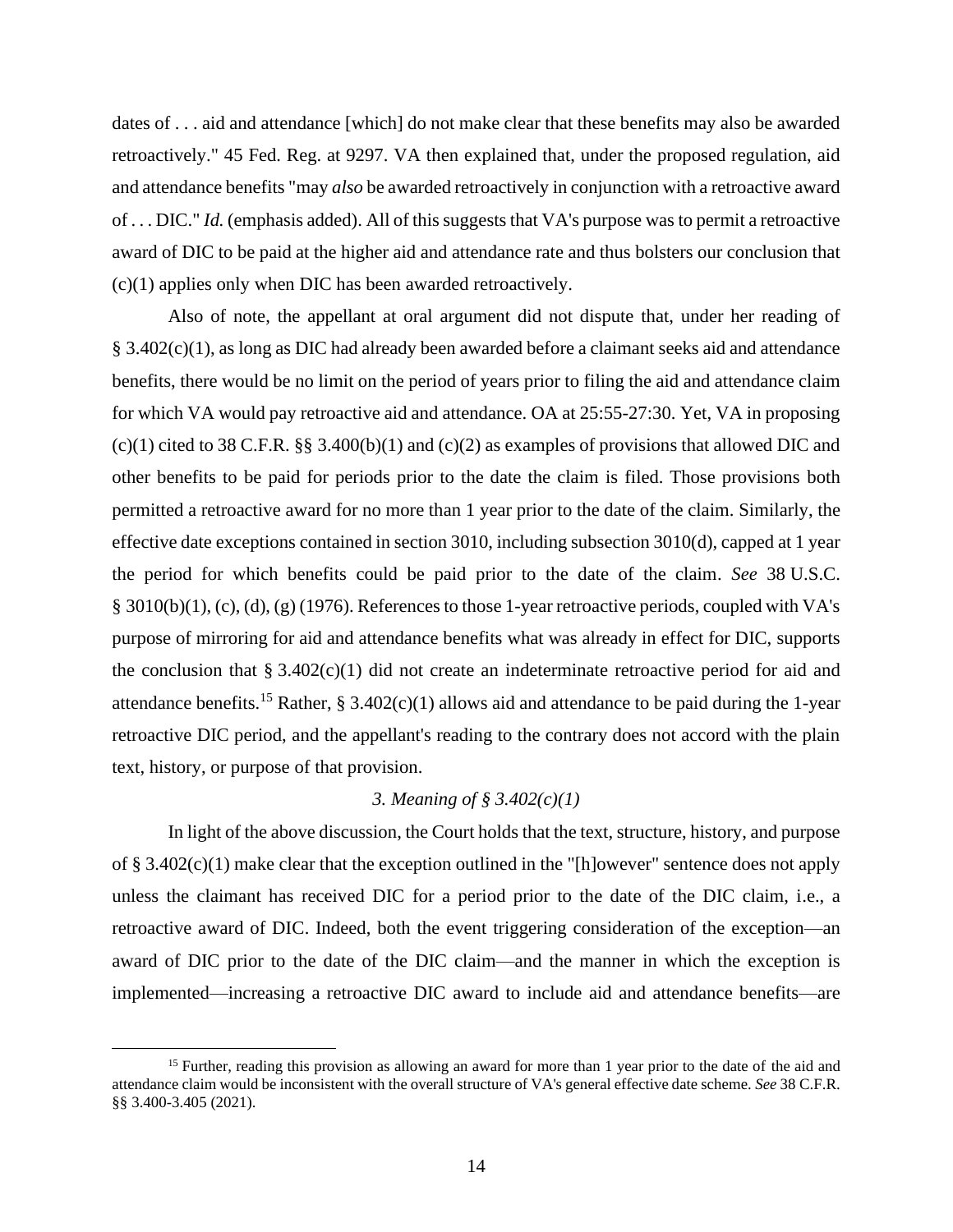tethered to an effective date for DIC that predates the DIC claim. Because, as discussed below, this conclusion is sufficient to resolve the current appeal, we need not address whether a DIC claim must be pending when a claimant seeks or becomes entitled to aid and attendance benefits. Secretary's Br. at 9-15 (maintaining that, for the  $(c)(1)$  exception to apply, aid and attendance must have arisen "'in conjunction with'" the DIC claim (quoting 45 Fed. Reg. at 9297)); *see* Appellant's Br. at 25 (suggesting that because her DIC claim was still pending when entitlement to aid and attendance benefits arose in 2015, she should be entitled to an effective date back to June 2015); *Teva Pharm. USA, Inc. v. Novartis Pharm. Corp.*, 482 F.3d 1330, 1337-38 (Fed. Cir. 2007) ("Under [the prohibition against advisory opinions] doctrine, federal courts are to decide only 'actual controversies by judgment which can be carried into effect, and not to give opinions upon moot questions or abstract propositions, or to declare principles or rules of law which cannot affect the matter in the case before it.'" (quoting *Local No. 8-6, Oil, Chem. & Atomic Workers Int'l Union v. Missouri*, 361 U.S. 363, 367 (1960))). Further, because we do not find any genuine ambiguity in the regulation, the Court need not address the parties' competing arguments as to whether deference to the Secretary's interpretation is warranted.

### *4. Application*

Here, the Board noted that the Court in 2018 affirmed an April 2017 Board decision that had denied entitlement to an effective date prior to November 2009 for the award of DIC. R. at 4; *see* R. at 119. The Court takes judicial notice that, in the 2018 decision, the Court found that the Board's 2004 denial of DIC was final because the Court had affirmed that decision, and that the Board's April 2017 denial of an effective date for DIC earlier than the November 2009 claim to reopen was not in error. R. at 119; *see Euzebio v. McDonough*, 989 F.3d 1305, 1323 (Fed. Cir. 2021); *Monzingo v. Shinseki*, 26 Vet.App. 97, 101-03 (2012) (per curiam) ("The Court may take judicial notice of facts of universal notoriety that are not subject to reasonable dispute."). In seeking an earlier effective date for aid and attendance benefits, the appellant does not contend or provide factual support for concluding that her award of DIC was effective for a period prior to the date of the 2009 claim to reopen.<sup>16</sup> Because she thus has not alleged or demonstrated that there was a

<sup>&</sup>lt;sup>16</sup> Although the appellant through counsel asserted at oral argument that benefits paid for the period between her 2009 DIC claim and the 2015 RO decision awarding DIC benefits could trigger the exception, OA at 25:55-26:30, she did not raise that argument in her briefing and, in any event, that does not amount to an assertion that DIC was effective *prior to the date of the DIC claim*, which we have held is a necessary trigger for the (c)(1) exception.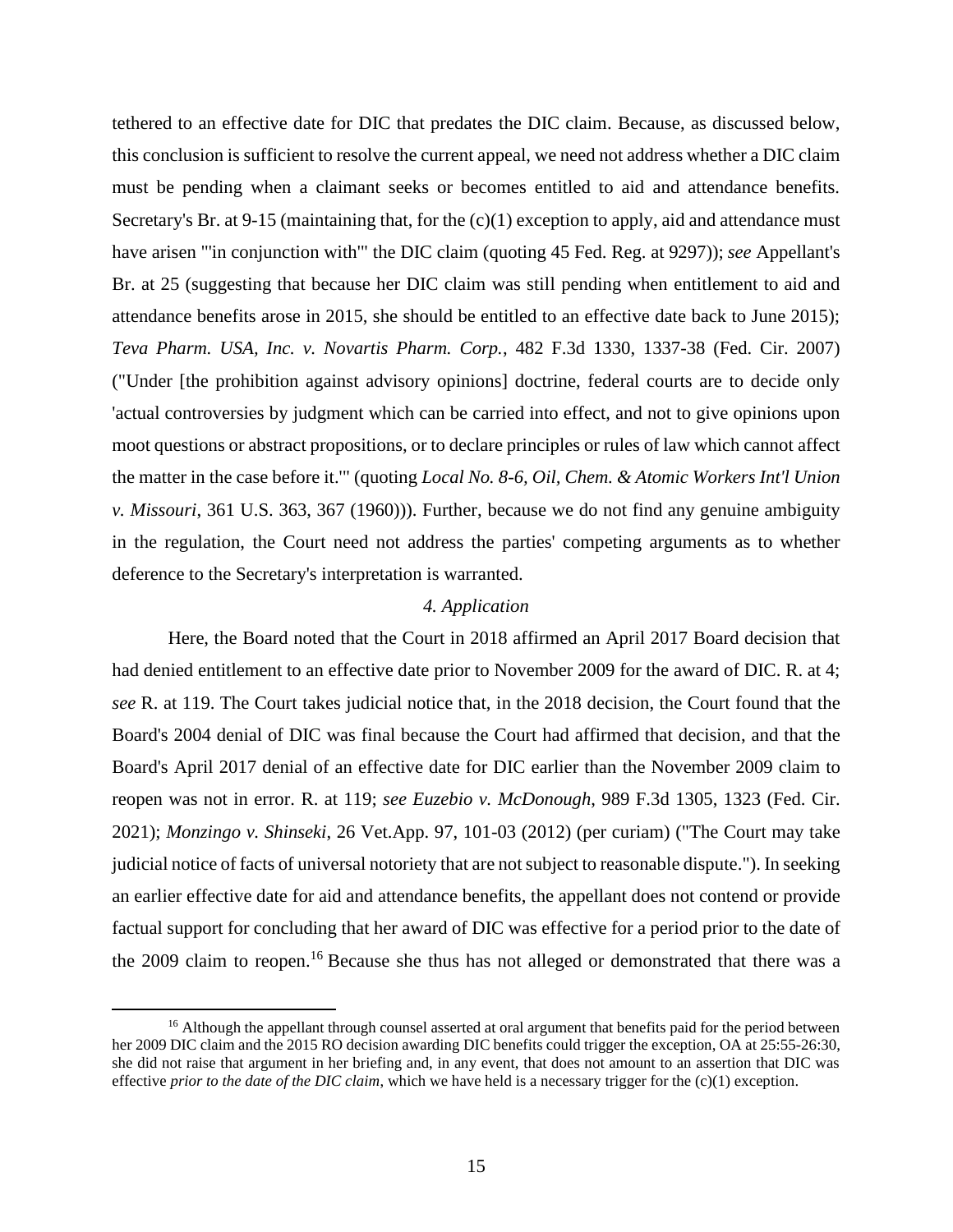retroactive DIC award, she has not shown error in the Board's conclusion that the  $(c)(1)$  exception was not applicable. *See* R. at 5 ("[T]herefore, the provisions regarding retroactive aid and attendance based on an award of retroactive DIC are not applicable."). For that reason, she also has not demonstrated that any insufficiency in the Board's explanation is prejudicial. <sup>17</sup> *See* 38 U.S.C. § 7261(b)(2) (requiring the Court to "take due account of the rule of prejudicial error"); *Shinseki v. Sanders*, 556 U.S. 396, 409 (2009) (holding that the harmless-error analysis applies to the Court's review of Board decisions and that the burden is on the appellant to show that he or she suffered prejudice as a result of VA error). Although the Court is sympathetic to the appellant's circumstances, because the plain meaning of the regulation does not support her contentions and she does not otherwise challenge the Board decision, there is simply no basis for finding that reversal or remand is warranted.

### **III. CONCLUSION**

After consideration of the parties' pleadings and a review of the record, the Board's October 22, 2018, decision denying an effective date prior to May 30, 2017, for the award of aid and attendance benefits is AFFIRMED.

GREENBERG, *Judge*, dissenting:

I.

Again, I must respectfully dissent. "Dissents speak to a future age. It's not simply to say, 'My colleagues are wrong and I would do it this way.' But the greatest dissents do become court opinions and gradually over time their views become the dominant view. So that's the dissenter's hope: that they are writing not for today, but for tomorrow." *Ruth Bader Ginsburg*, May 2, 2002. "Dissent for its own sake has no value . . . . However, where significant and deeply held disagreement exists, members of the Court have a responsibility to articulate it. . . . Unanimity is not in and of itself a judicial virtue. . . . Judges have no power to *declare* law. Courts *derive* legal principles and have a duty to explain *why* and *how* a given rule has come to be. . . . [Judges] are

<sup>&</sup>lt;sup>17</sup> Additionally, although the appellant seeks a remand for the Board to consider the Court's "final" interpretation of 38 C.F.R. § 3.402(c)(1)," Appellant's Br. at 26, she has not identified any outstanding factual findings that would be necessary to decide whether the exception applies to her case.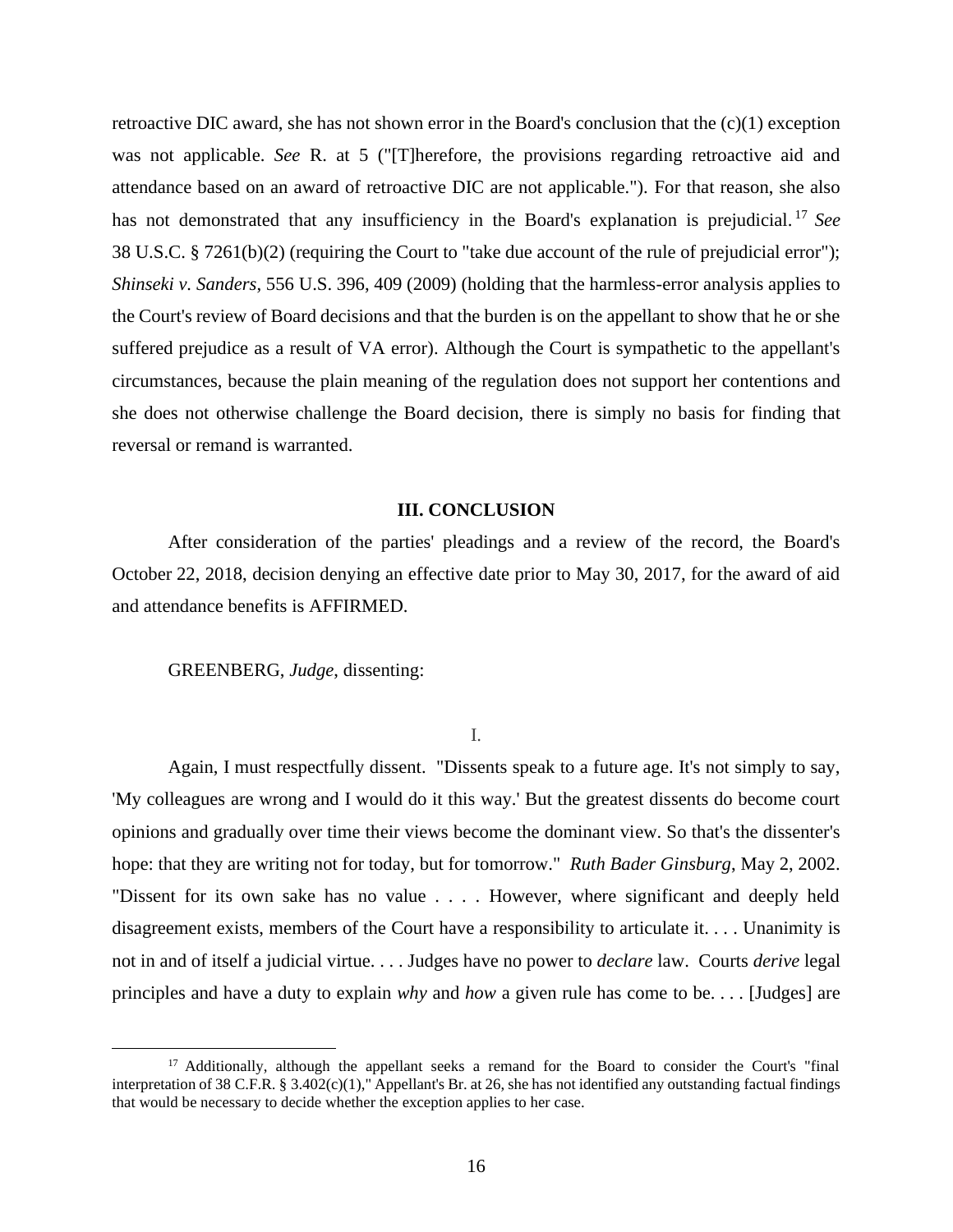forced by a dissent to reconsider the fundamental questions and rethink the result . . . . In my judgment . . . the unique interpretive role of [our Court] with respect to the Constitution [and our authority] demands some flexibility with respect to the call of stare decisis. . . . [We should not be] captive to the anachronistic view of long-gone generations. . . . The right to dissent is one of the great and cherished freedoms by reasons of the excellent accident of our American births." William J. Brennan Jr., *In Defense of Dissents*, 37 Hastings L.J. 427, 427-35 (1985) (emphasis in original). Accordingly, I feel very much at home with this dissent. <sup>18</sup>

## II.

On the morning of December 7, 1941, William F. Nailos, was aboard the U.S.S. *Arizona*  while the U.S. Navy was attacked by the Empire of Japan. *See* R. at 2040. 1,177 officers and crewmen lost their lives when the battleship went down.<sup>19</sup> There are no words that could possibly capture the horror Mr. Nailos must have experienced as armor-piercing bombs, within a matter of minutes, transformed his 35,000-ton home into a fire-ravaged mass grave filled with his friends and fellow sailors. Mr. Nailos survived and *then* fought for his country in World War II.

## III.

Eighty years later, his widow, who worked continuously until injured at work, is in need. She is fighting VA for aid and attendance benefits to which she is entitled. No one disputes that. Congress could not have intended the result the majority reaches today. *See* 38 U.S.C. § 1311(c). The life of a widow in need of aid and attendance is already wrought with challenges. The widow is often in a particularly difficult situation where she is trying to navigate on her own through the complicated VA benefits system to obtain money necessary to live. Requiring a widow to reapply

<sup>18</sup> *See e.g. Taylor v. Shinseki* (*Taylor II*), No. 11-0254, 2013 WL 3283487 (Vet. App. June 28, 2013); *see also Taylor v. Wilkie* (Taylor IV), 31 Vet. App. 147 (2019); *see Taylor v. McDonough*, No. 2019-2211, 2021 WL 2672307 (Fed. Cir. June 30, 2021), *rev'g and remanding Taylor v. Wilke*, 31 Vet.App. 147 (2019) (Greenberg, J., dissenting); *Taylor v. McDonough*, \_\_\_ F.4th \_\_\_, No. 2019-2211, 2021 WL 3087540 (Fed. Cir. July 22 2021) (per curiam order), *vacating and granting rehearing en banc*, \_\_\_\_ F.4th \_\_\_, 2021 WL 2672307, *rev'g and remanding Taylor v. Wilke*, 31 Vet.App. 147 (2019) (Greenberg, J., *dissenting*).

<sup>&</sup>lt;sup>19</sup> The U.S.S. *Arizona* sustained eight bomb hits; one hit on the forecastle glancing off the face plate of Turret II, penetrating the deck to explode in the black powder magazine, which in turn set off adjacent smokeless powder magazines. A cataclysmic explosion ripped through the forward part of the ship, touching off fierce fires that burned for two days; debris showered down on Ford Island in the vicinity. (last visited July 28, 2021). Again, Mr. Nailos was aboard the U.S.S. *Arizona* when it was blown up.